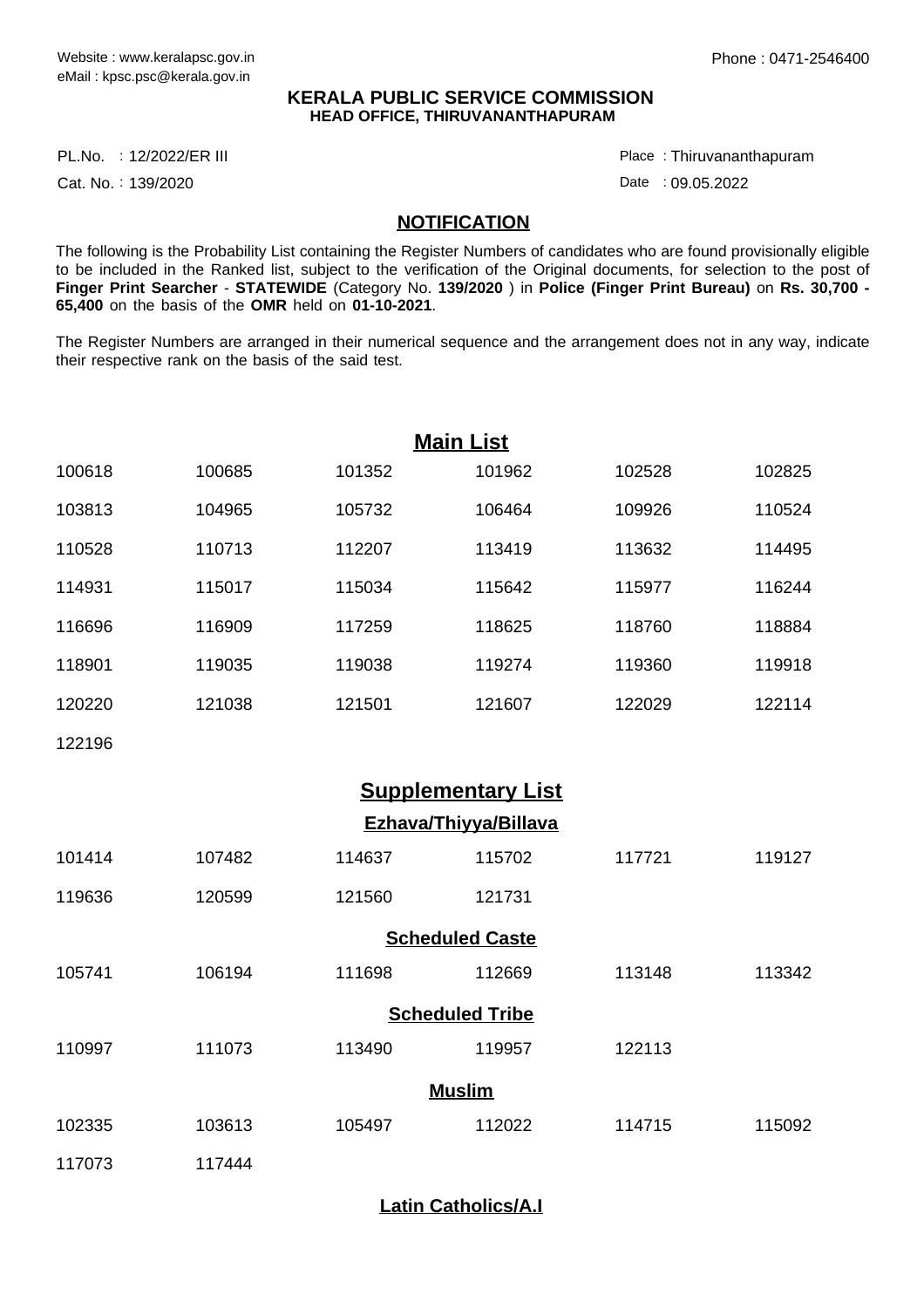|                                                 |        |        |        |        | 5 I A  |  |  |  |  |
|-------------------------------------------------|--------|--------|--------|--------|--------|--|--|--|--|
| 102421                                          | 103478 | 106460 | 112743 | 113057 |        |  |  |  |  |
| <b>OBC</b>                                      |        |        |        |        |        |  |  |  |  |
| 106311                                          | 115519 | 120495 | 121207 | 122136 |        |  |  |  |  |
| <b>Viswakarma</b>                               |        |        |        |        |        |  |  |  |  |
| 104047                                          | 105901 | 107017 | 111523 | 116206 |        |  |  |  |  |
| <b>SIUC Nadar</b>                               |        |        |        |        |        |  |  |  |  |
| 102420                                          | 103017 | 103083 | 103277 | 103623 |        |  |  |  |  |
| <b>Scheduled Caste Converts to Christianity</b> |        |        |        |        |        |  |  |  |  |
| 102679                                          | 109417 | 109753 | 110676 | 110904 |        |  |  |  |  |
| <b>Dheevara</b>                                 |        |        |        |        |        |  |  |  |  |
| 107313                                          | 108291 | 108460 | 111616 | 113327 |        |  |  |  |  |
| <b>Hindu Nadar</b>                              |        |        |        |        |        |  |  |  |  |
| 100861                                          | 101377 | 102110 | 103140 | 103713 |        |  |  |  |  |
| <b>Economically Weaker Section</b>              |        |        |        |        |        |  |  |  |  |
| 102817                                          | 105658 | 106324 | 106969 | 108439 | 110890 |  |  |  |  |
| 112541                                          |        |        |        |        |        |  |  |  |  |